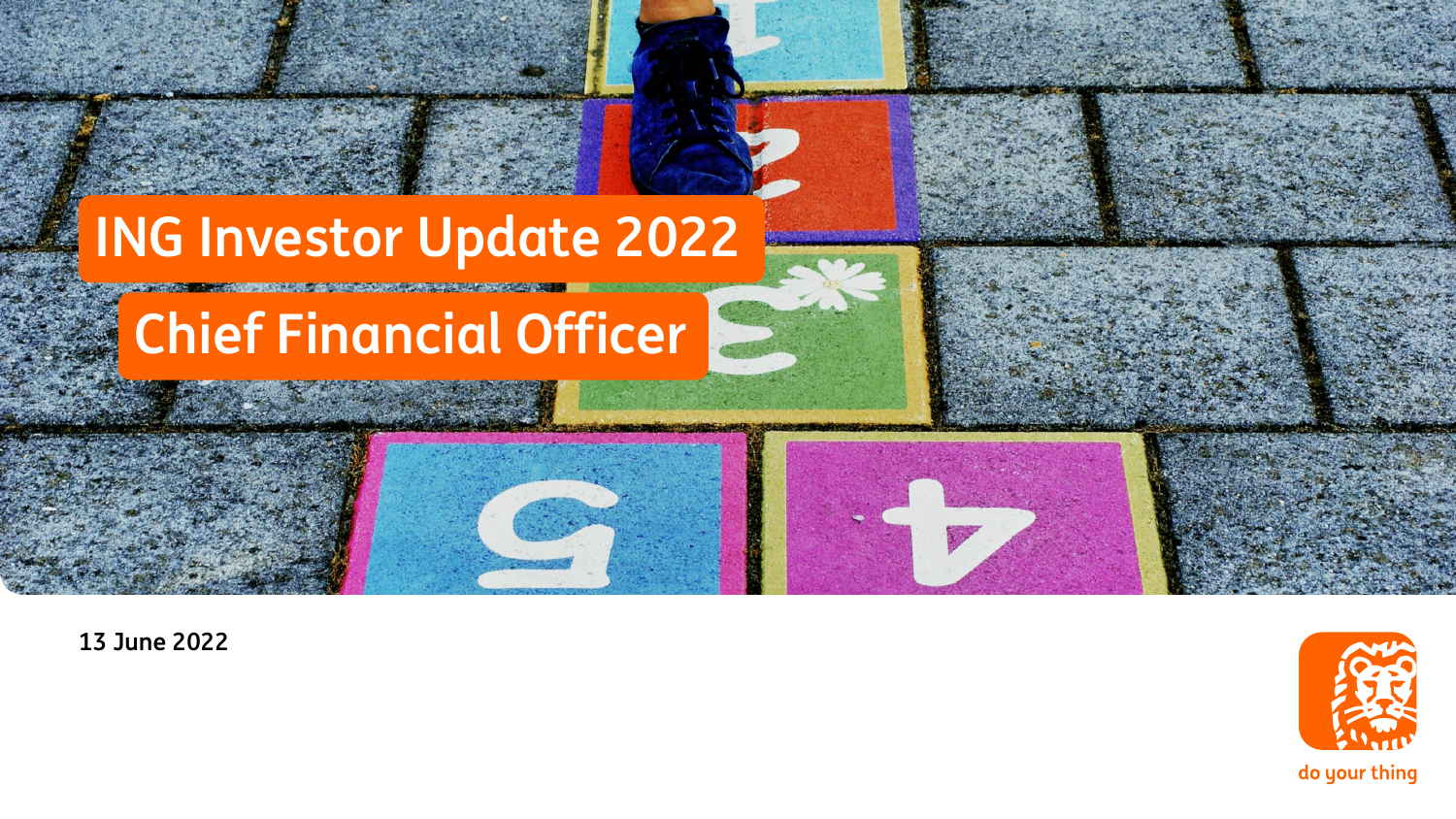# Track record of delivering value

#### **Resilient income in a negative rate environment**





- Liability NII Non-liability NII Other & investment income Fees ■ TLTRO
- **Example 1** Liability income came down by €-1.4 bln since 2019
- Fee and loan growth fully offset pressure on liability income

### **Diversified fee income growth** Net fee and commission income (in  $\epsilon$  bln)



- Investment products **Other**
- **Reflecting higher daily banking** package prices, fee introductions, new account openings in investment products and higher deal activity

### **Cost discipline** Total expenses (in  $€$  bln)



- **Expenses excl. regulatory and incidental items**  $\blacksquare$  Requlatory expenses  $\blacksquare$  Incidental items
- Expenses excluding regulatory costs and incidental items were well-controlled despite investments in compliance and risk capabilities
- Regulatory costs have gone up meaningfully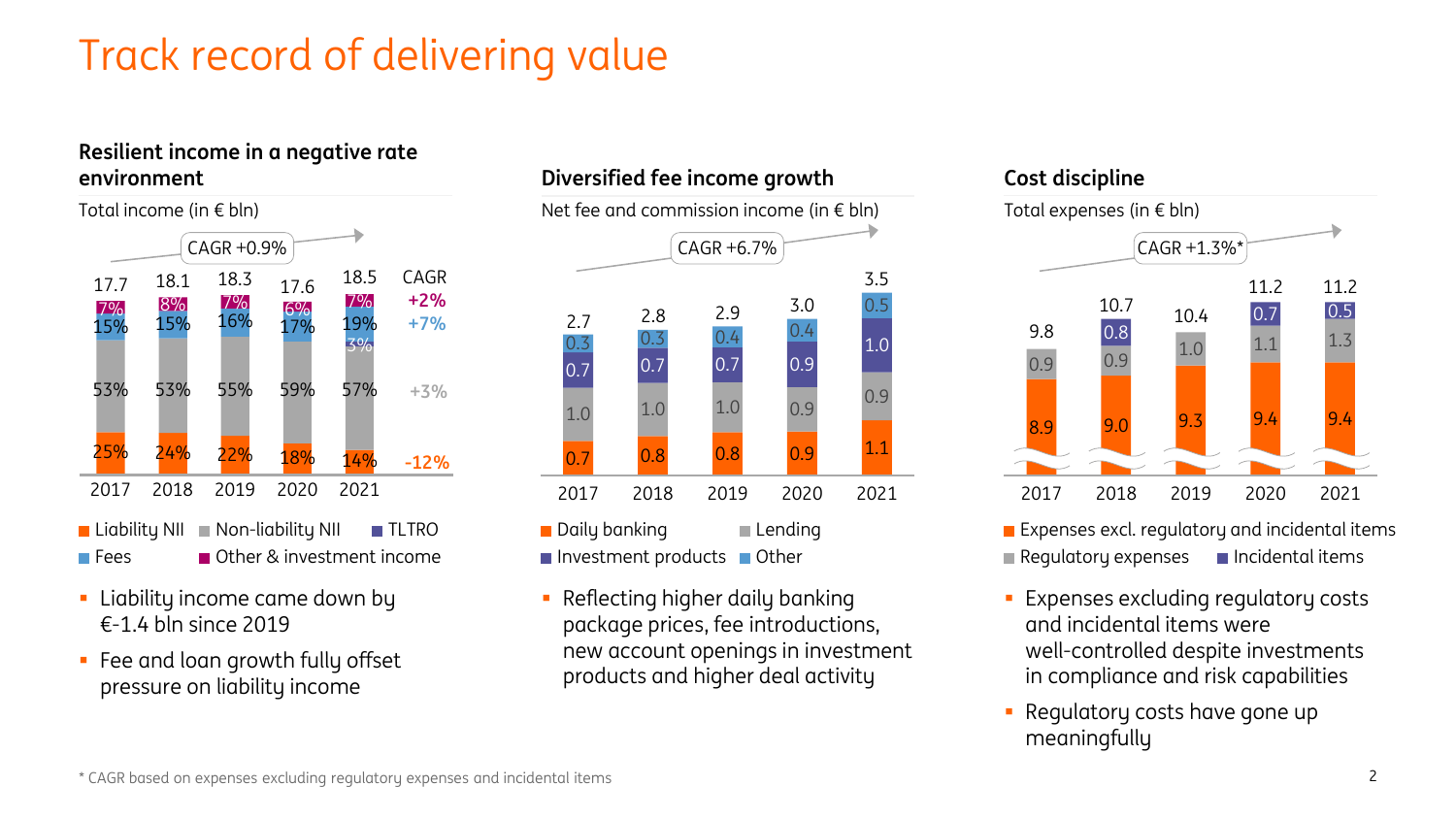# Adapting to the world around us

**Impact from negative rate environment on margins**

Lending and deposit margins (in bps)



- **Deposit margin significantly reduced**
- **EXECT:** Lending margin reflects strong pricing discipline coupled with transitional benefits from Dutch mortgage prepayments and floored contracts



**Impacting our P&L Liability income growth Less certain outlook on lending demand Normalising lending margins Cost inflation**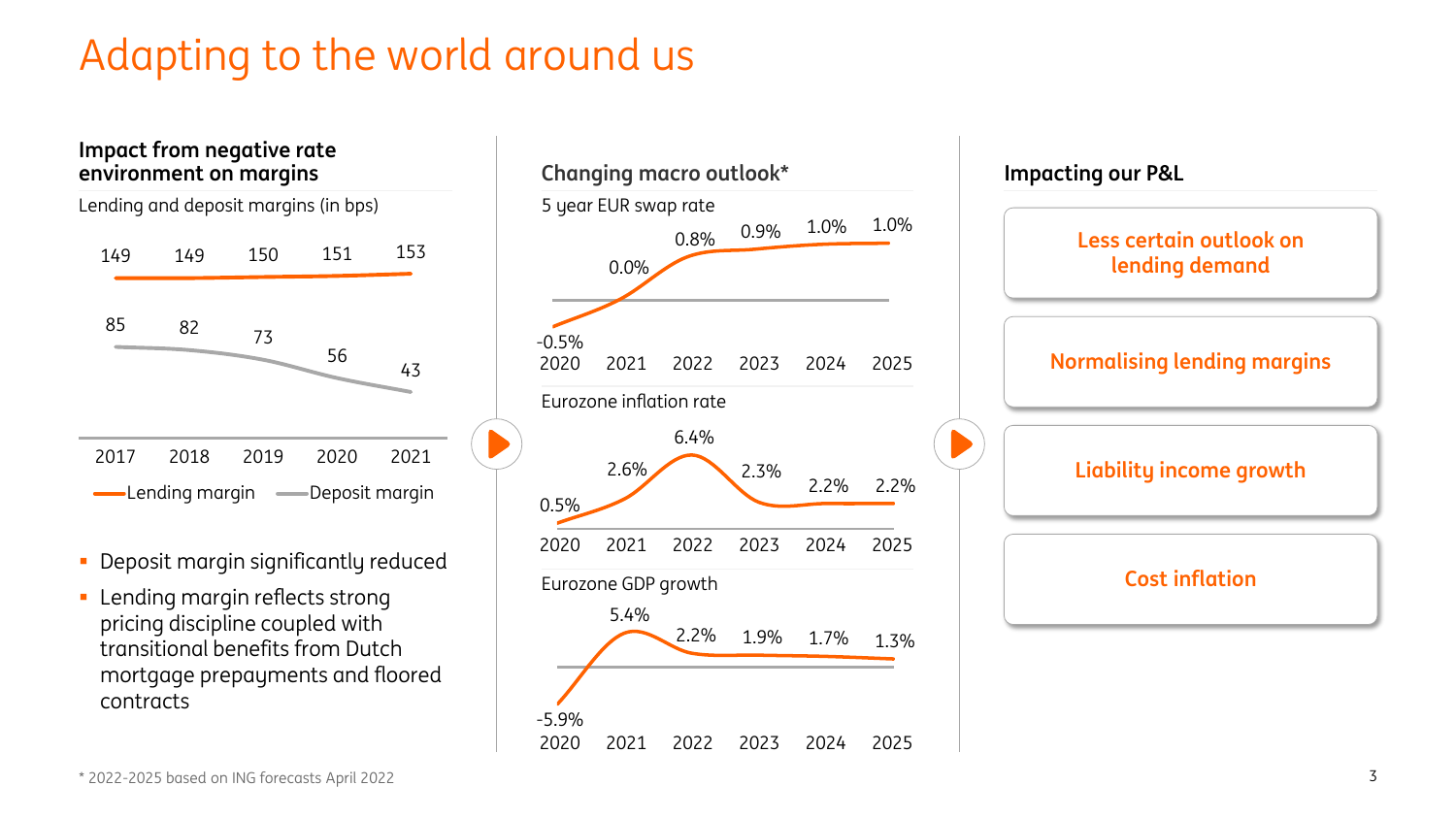# Lending growth to absorb lending margin normalisation



#### **Eurozone GDP growth**

#### **Customer lending (in € bln)**



#### **Profitable lending growth**

- **Focus on value through pricing discipline and risk framework**
- **Growth outlook for Retail Banking remains strong. Less** certain outlook on lending demand in Wholesale Banking

#### **Lending margin normalisation**

- Dutch mortgage portfolio margin to normalise in a rising interest rate environment due to fewer prepayments
- Loss of benefit on floored contracts
- Profitable lending growth to absorb lending margin normalisation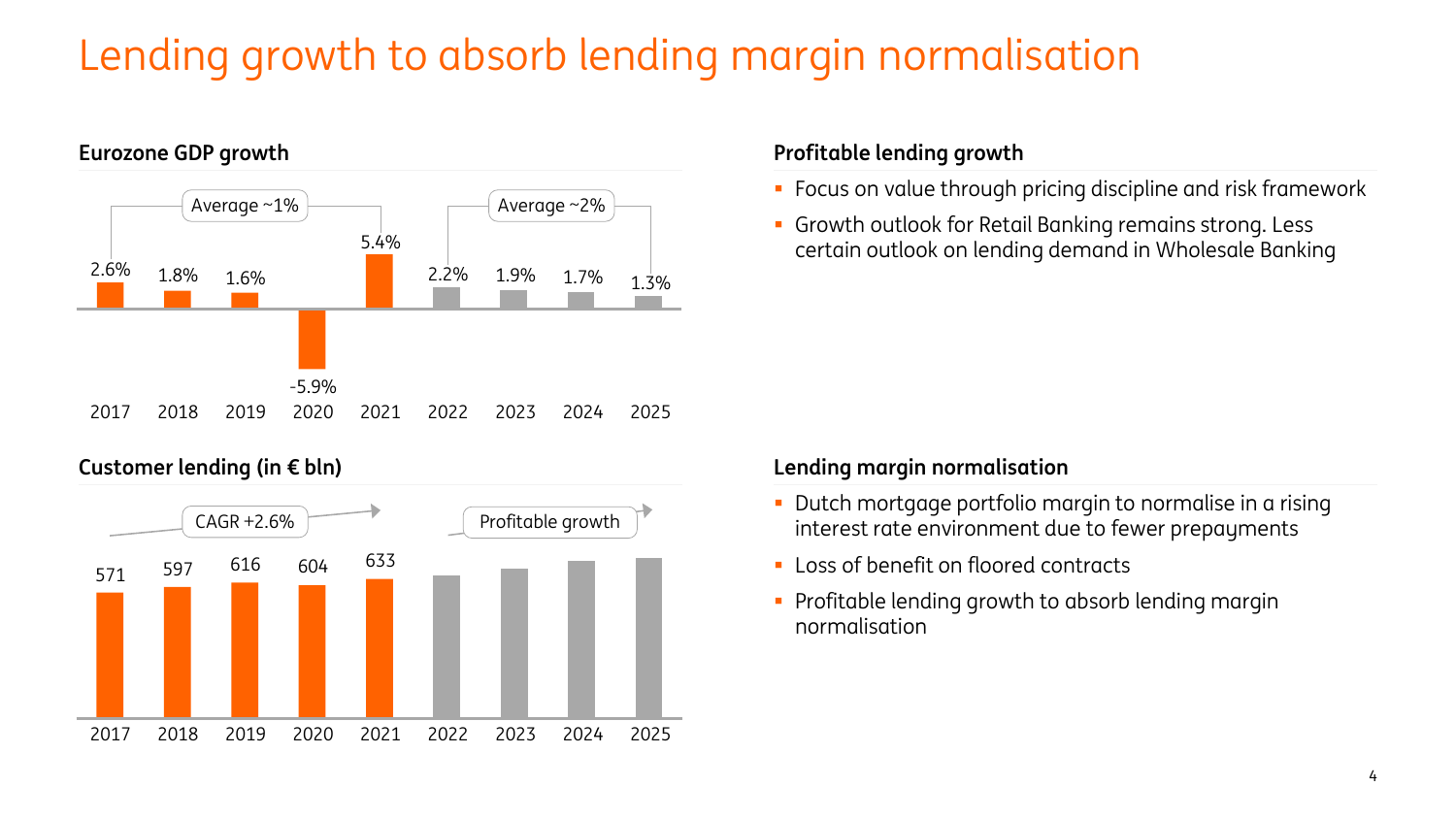# Managing the interest rate risk in our deposit book

### **Majority of deposits is related to retail eurozone**

Total Customer deposits 31 December 2021 (in € bln)



Eurozone Retail deposits  $\Box$  Other deposits

- **.** The profitability of Retail deposits is highly correlated to market interest rates
- After a period of profitability erosion the recent pick-up in rates will provide relief

### **Replicated in the short term**

Replication composition by tenor





- A considerable part of our replication is short-term, with material impact once short-term interest rates turn positive
- Full impact of rising interest rates to be realised over time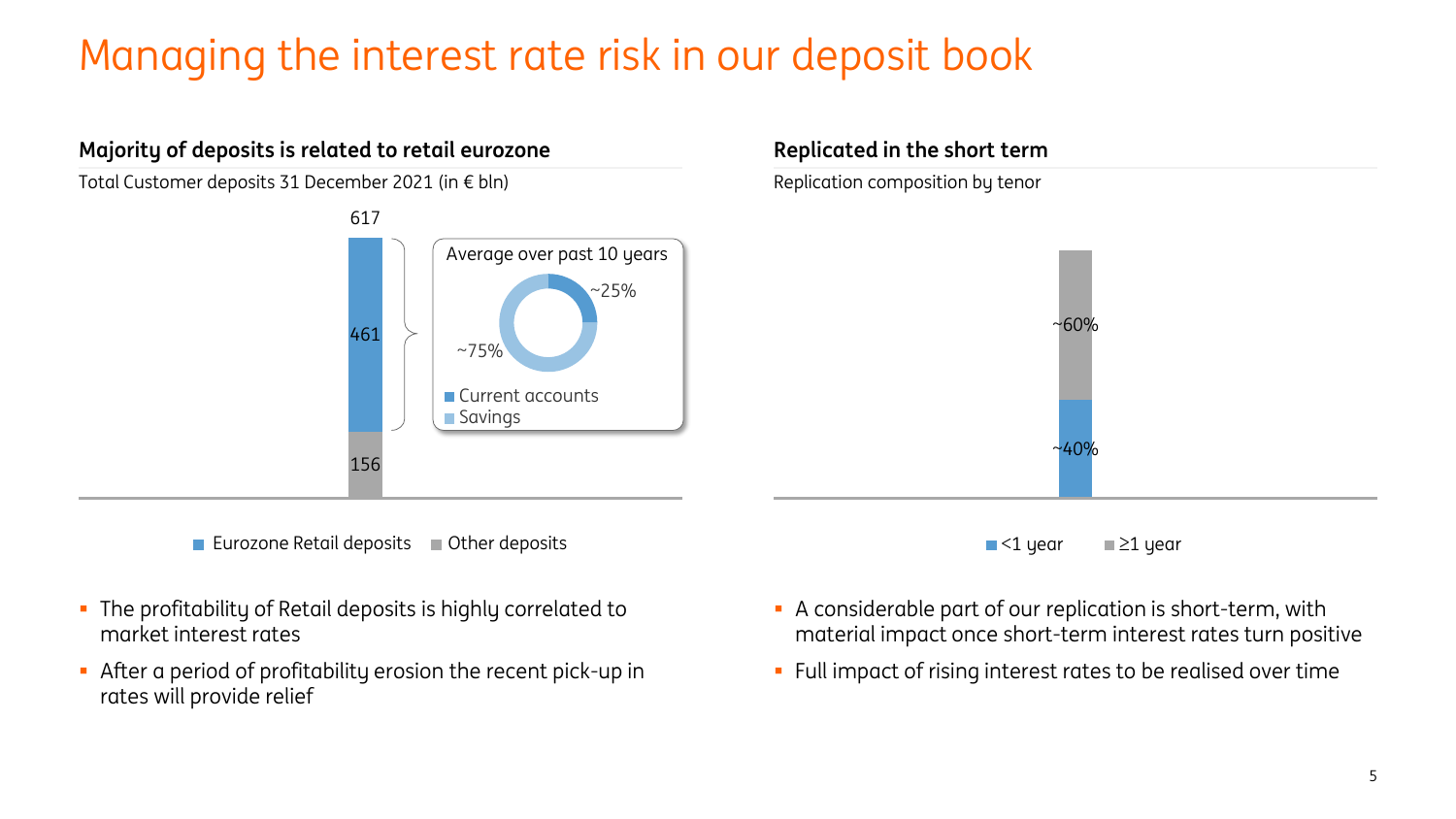# NII sensitivity of the retail eurozone replicating book

#### **Sensitivity Retail eurozone replicating book (without pass-through)\***

Delta in NII versus 2021 replicating result in € bln



#### **Implied year average €STR rate in bps (April 2022)**

| 2022 | 2023 | 2024 | 2025 |
|------|------|------|------|
| -34  | 107  | 140  | 139  |

#### **Pass-through and negative charging**

#### **Pass-through**

- **.** 10 bps pass-through equals ~€350 mln on Retail eurozone savings
- Pass-through is expected to vary per country

### **Negative charging**

■ Current run rate of ~€300 mln annual NII benefit is set to reduce over 2022 and to stop once ECB rates move to zero

#### **Sensitivity Retail eurozone replicating book (including illustrative 50% pass-through scenario)\***

Delta in NII versus 2021 replicating result in € bln



- Forward rates (Apr-22) with 50% passthrough scenario
- Sensitivity scenario assumes the discontinuation of negative charging and an illustrative 50% pass-through scenario of positive rates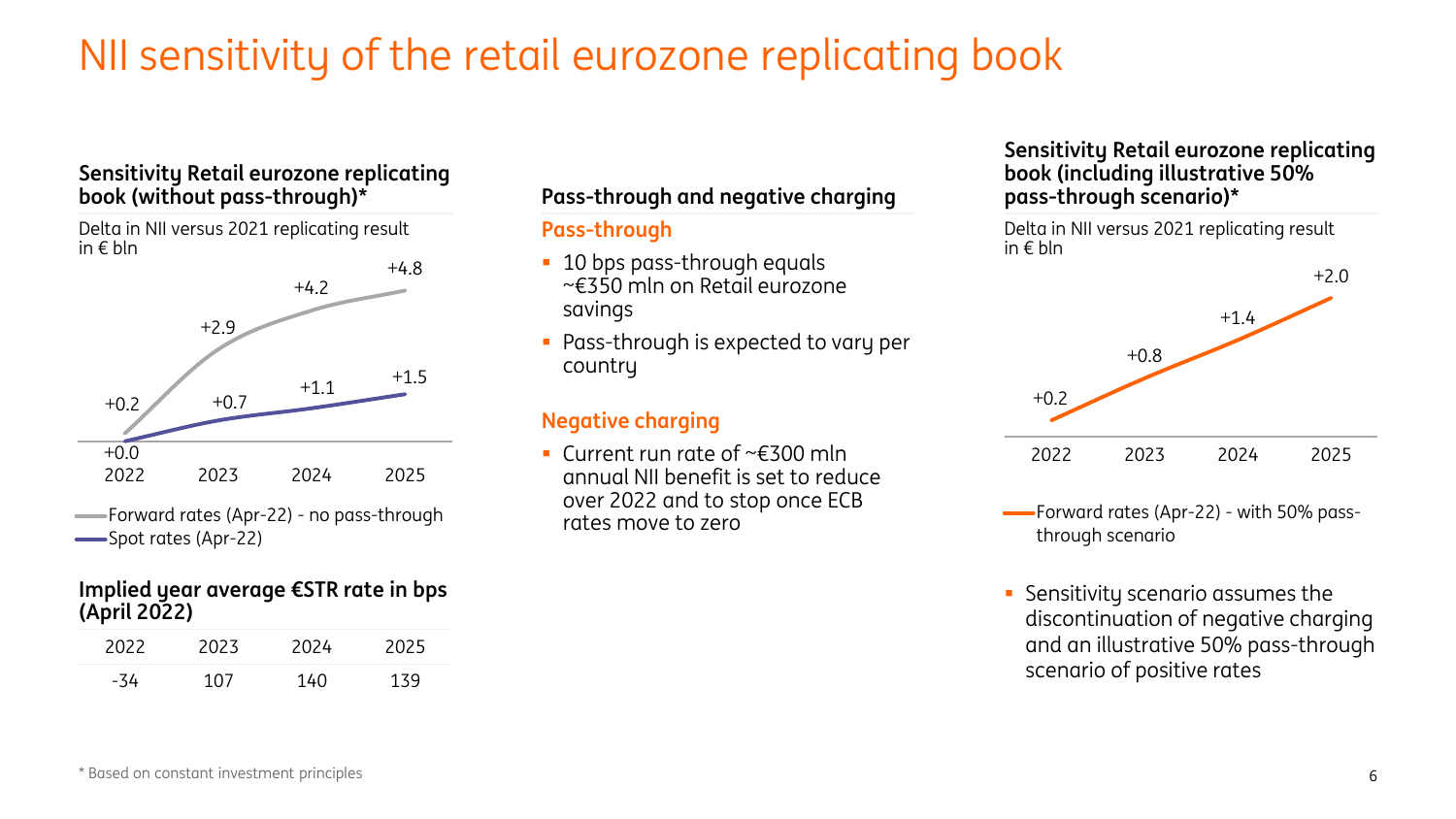# Drivers of future fee growth

#### **Net fee and commission income (in € bln) Daily banking**



**Daily banking** 

- **Optimise pricing of payment** packages
- **·** Introduce behavioral fees
- **·** Introduce new value propositions (e.g. premium accounts)
- **EXECT** Further normalisation of international transactions

#### **Investment products**

- **EXECOUNT OPENINGS ON EXISTING** products
- **.** Inflow from savings into investment products
- **Drive best practices across countries**

#### **Lending**

**·** Increased primary syndications

#### **Other**

- **Focus on higher value specialist** solutions and advisory propositions
- **·** Insurance partnerships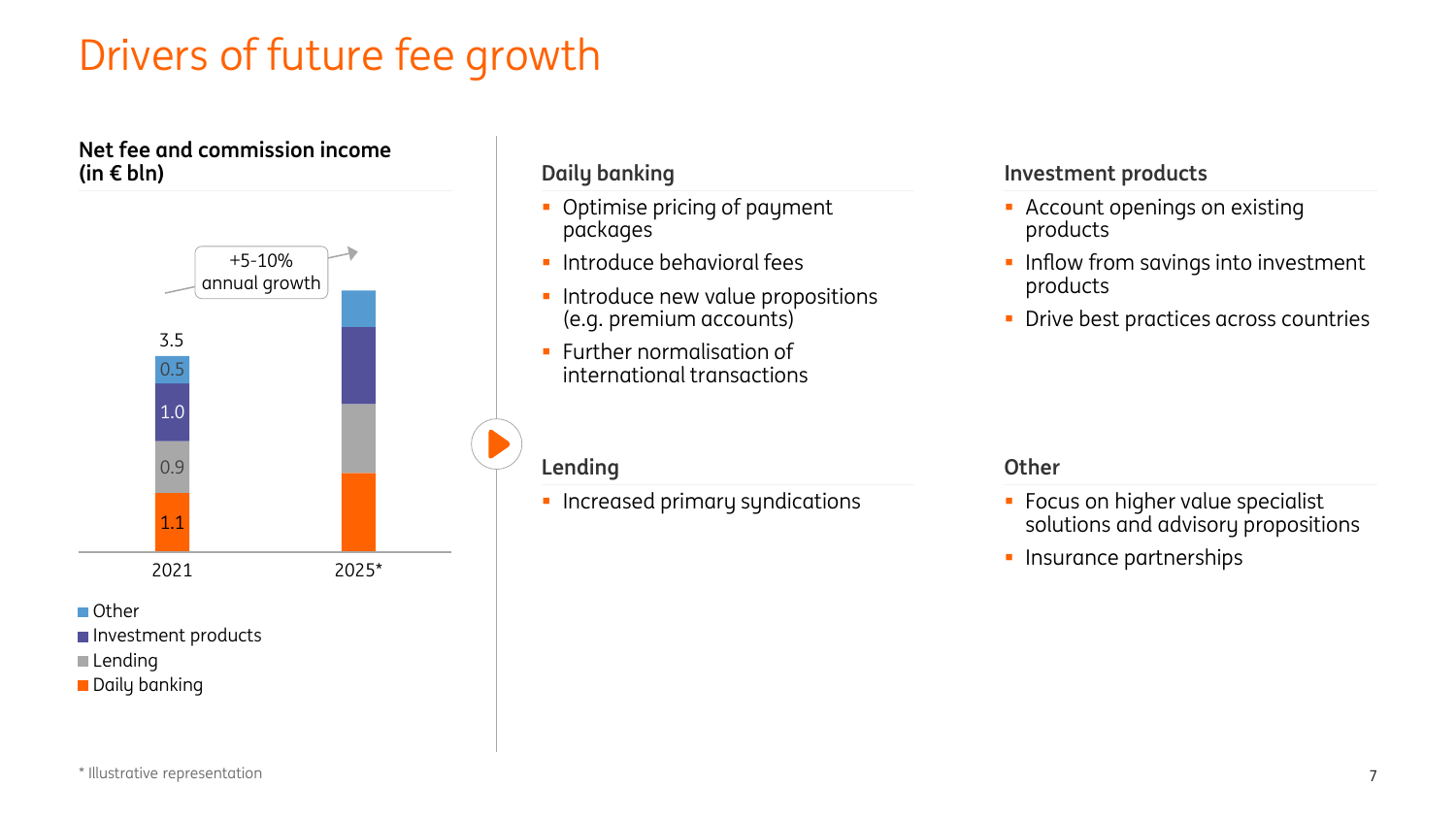# We will manage our costs below inflation

#### **Expenses excluding regulatory costs and volatile items**



- **Eurozone inflation rate**
- Total expenses excluding regulatory costs and incidental items\*

#### **Retail Banking**

- **Optimise assisted channels**
- Digitalise key customer journeys
- **EXEL** Full-year benefits from country exits to materialise by 2023

#### **Wholesale Banking**

Ensure an efficient and seamless

#### **Tech and Operations**

- Consolidated and standardised infrastructure on cloud
- Increase % of straight-throughprocessing
- **Decommission legacy IT systems**
- Consolidation of activities in hubs

#### **Regulatory costs**

Regulatory costs expected approximately €0.4 bln lower in 2025 compared with 2021, after completion of Single Resolution Fund and several local Deposit Guarantee Schemes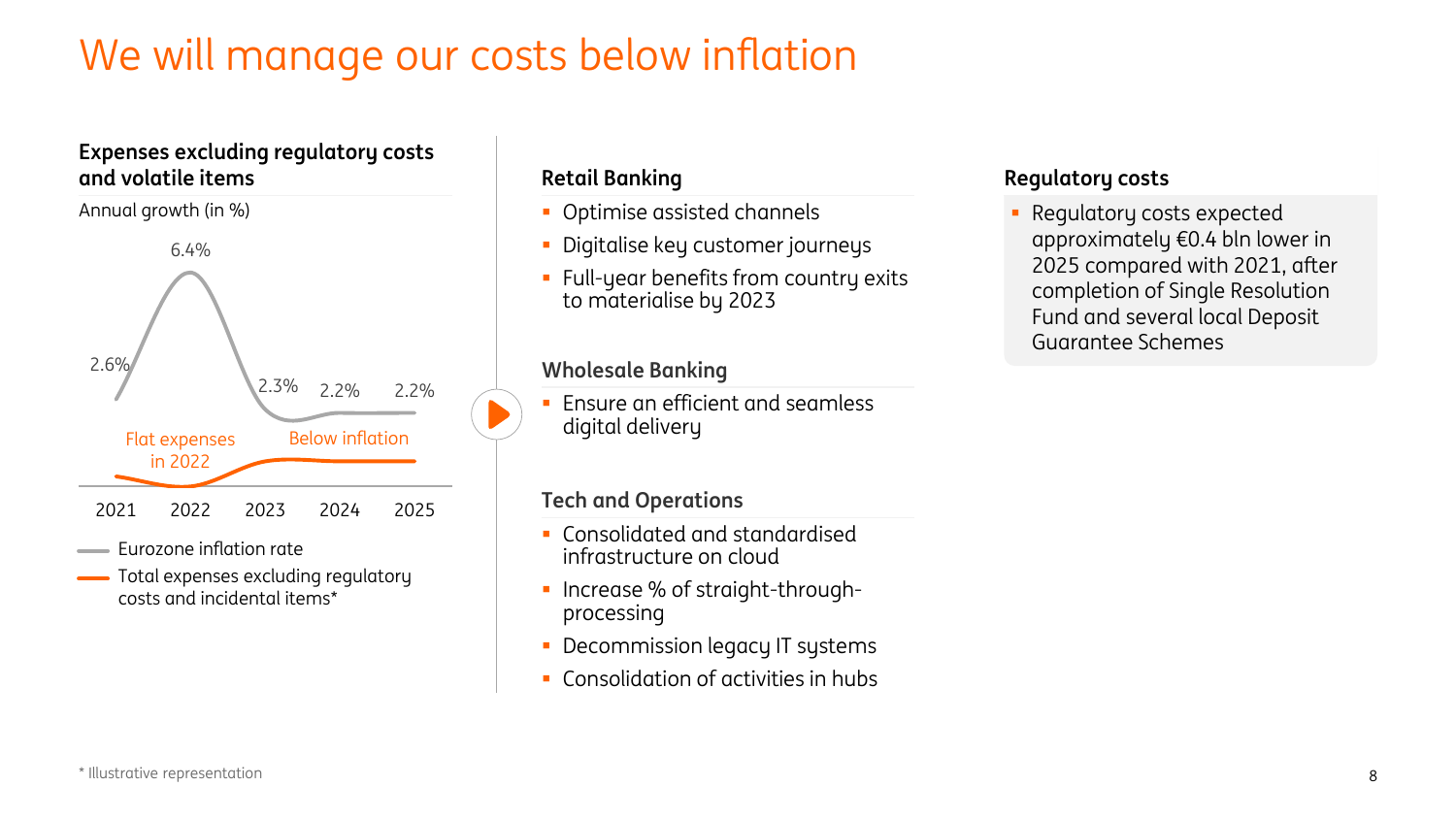# Cost/income ratio of 50-52% by 2025

### **Lending NII**

**• Profitable lending growth to absorb lending margin** normalisation

### **Liability NII**

- Positive interest rates
- (Primary) customer growth

### **Net fee and commission income**

**•** Diversified fee income growth of 5-10% per year

### **Total expenses**

- Flat expenses in 2022 (excluding regulatory costs and incidental items) and below inflation from 2023 onwards
- Regulatory costs approximately €0.4 bln lower in 2025



\* Illustrative representation, excluding €522 mln of incidental items in expenses in 2021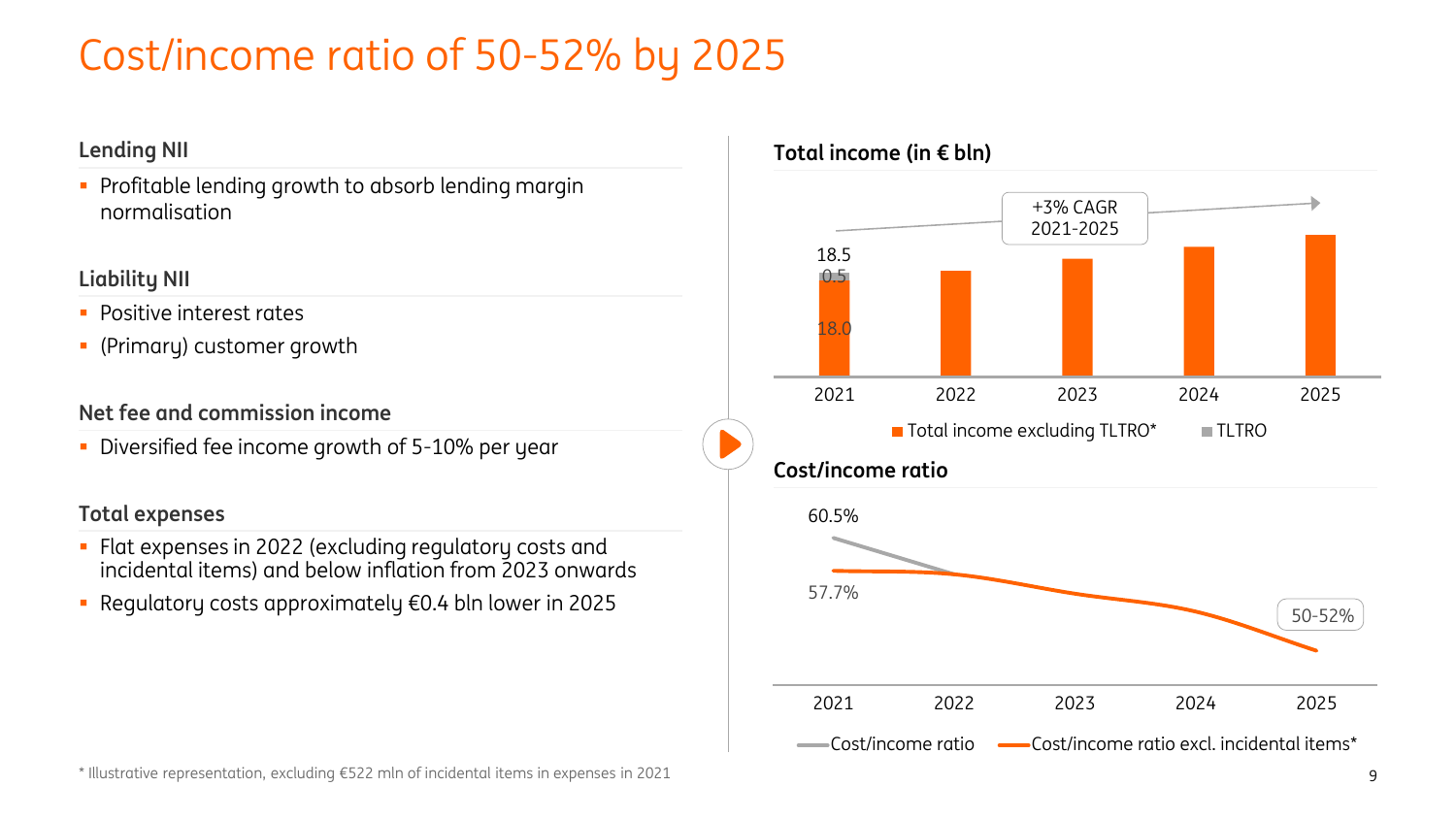## CET1 ratio at ~12.5% by 2025

#### **Our distribution policy**

- Annual pay-out ratio of 50% of resilient net profit
- **EXTENDING EXCESS CAPTER** FIGURE returned to shareholders

#### **Additional distribution of structural excess capital**

- **CET1 ratio target of**  $\sim$ **12.5% by 2025**
- Total annual distribution will take into account in capital planning: prevailing (geopolitical) uncertainties, loan demand, risk migration and regulatory impacts
- **EXTER 1** At a share price below book value the preference for returning excess capital is via share buyback



\* Company compiled sell-side equity analyst consensus post-1Q2022

\*\* Subject to supervisory approval for excess capital distribution and shareholders' approvals for annual resilient net profit distribution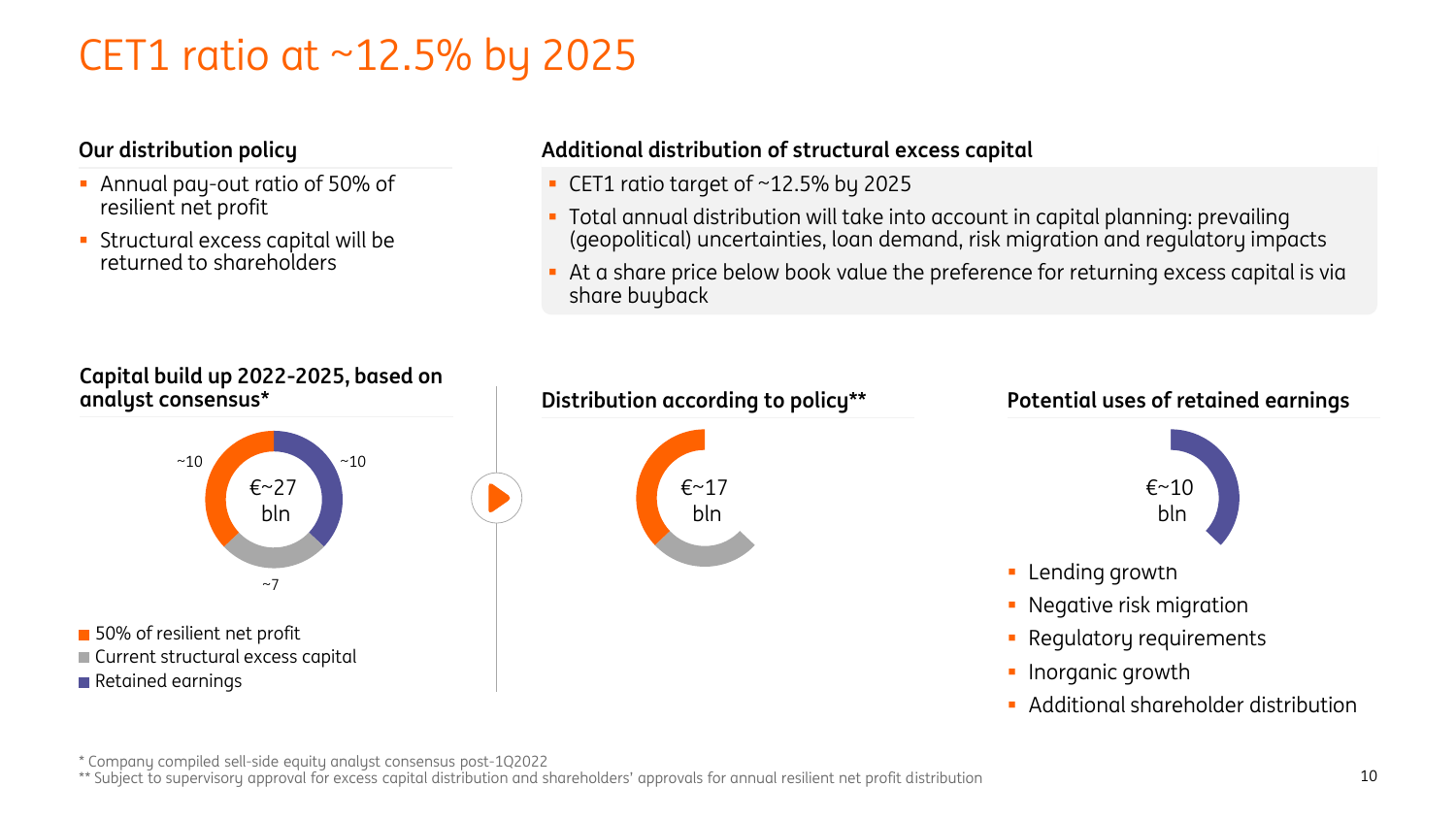### Our financial targets